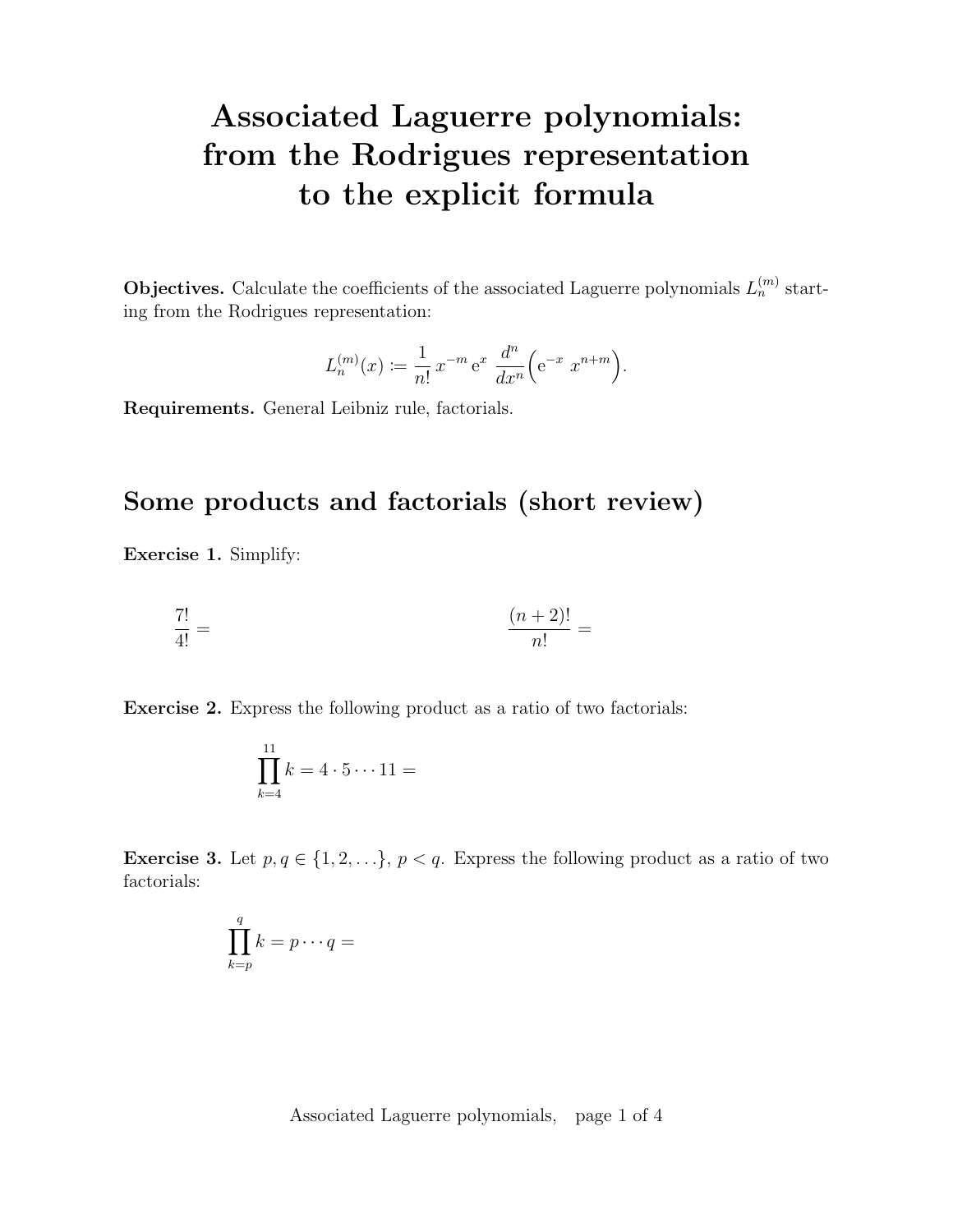## Derivatives of the exponential and monomial functions

**Exercise 4.** Calculate the first three derivatives of  $x^m$  ( $m \ge 2$ ):

$$
\frac{d}{dx}(x^m) = (x^m)' =
$$

$$
\frac{d^2}{dx^2}(x^m) = (x^m)'' =
$$

$$
\frac{d^3}{dx^3}(x^m) = (x^m)''' =
$$

In the last formula write the coefficient as a ratio of two factorials:

$$
\frac{d^3}{dx^3}(x^m) =
$$

**Exercise 5.** Calculate the kst derivative of  $x^m$  ( $k \leq m$ ). Write the coefficient as a ratio of two factorials.

$$
\frac{d^k}{dx^k}(x^m) = (x^m)^{(k)} =
$$

**Exercise 6.** Calculate the kst derivative of  $e^{ax}$ , where a is a parameter:

$$
\frac{d^k}{dx^k}(\mathrm{e}^{ax}) =
$$

Associated Laguerre polynomials, page 2 of 4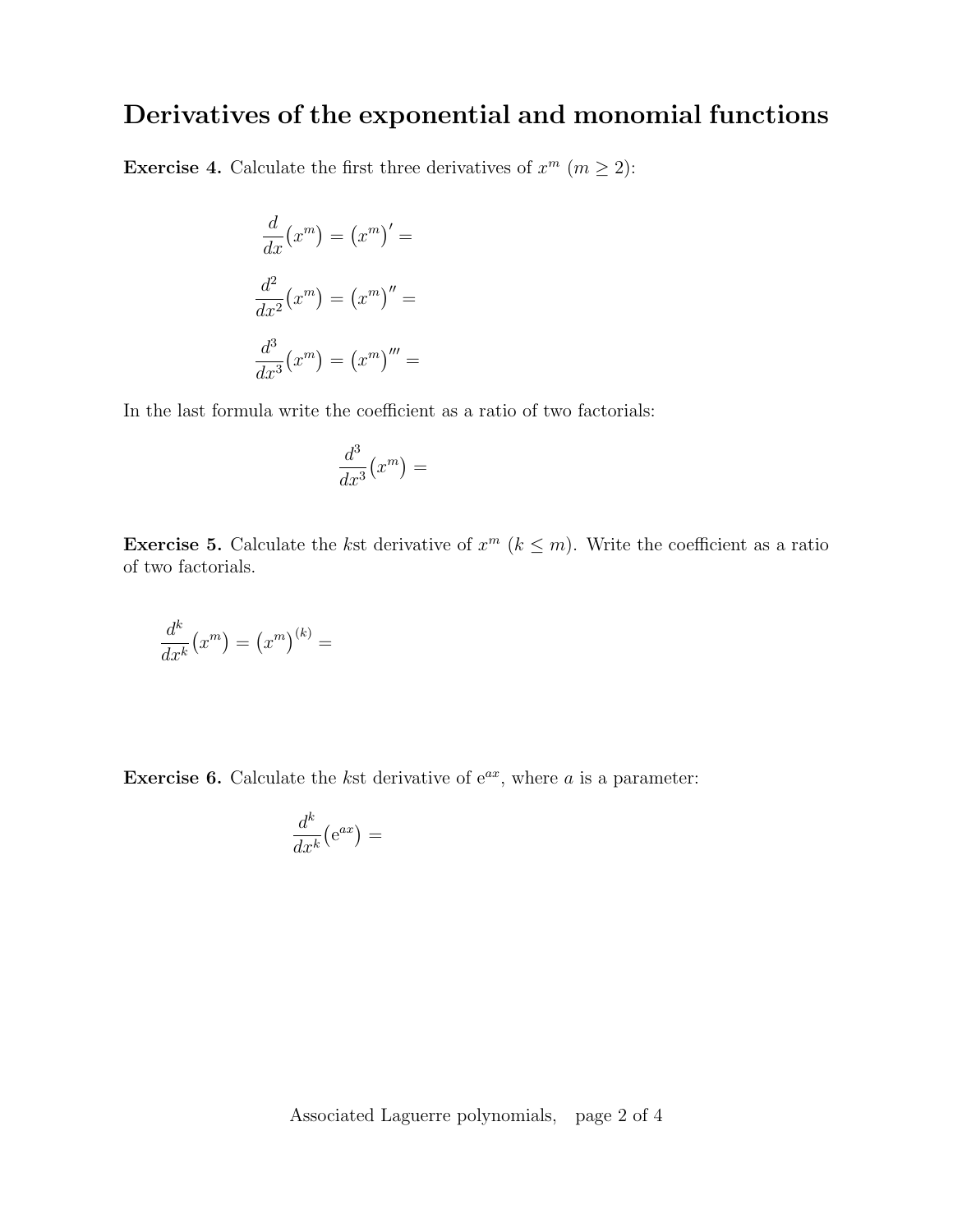## Derivatives of the product of the exponential function by the monomial function

**Exercise 7.** Calculate the first three derivatives of the product  $fg$  of two sufficiently smooth functions:

$$
(fg)' =
$$

$$
(fg)'' =
$$

$$
(fg)''' =
$$

Exercise 8. Write the general Leibniz rule:

$$
(fg)^{(n)} = \sum_{k=1}^{n}
$$

Exercise 9. Expand the following derivative. Write the sum in such an order that the powers of  $x$  form an increasing sequence. Then factorize the exponential function and the maximal possible power of the monomial:

$$
\left(e^{ax} x^p\right)' = \underbrace{\qquad}_{?} e^{ax} x^{p-1} + \underbrace{\qquad}_{?} e^{ax} x^p = e^{ax} \underbrace{\qquad}_{?} \qquad \qquad ).
$$

Exercise 10. Expand the following derivative using the general Leibniz rule. Write the sum in such an order that the powers of  $x$  form an increasing sequence. Then factorize the exponential function and the maximal possible power of the monomial:

$$
\frac{d^n}{dx^n} \left( e^{ax} x^p \right) = \sum_{k=1}^{\infty} \underbrace{1}_{x^2} \underbrace{1}_{x^2} \underbrace{1}_{x^2} \underbrace{1}_{x^2} \underbrace{1}_{x^2} \underbrace{1}_{x^2} \underbrace{1}_{x^2}.
$$

Associated Laguerre polynomials, page 3 of 4